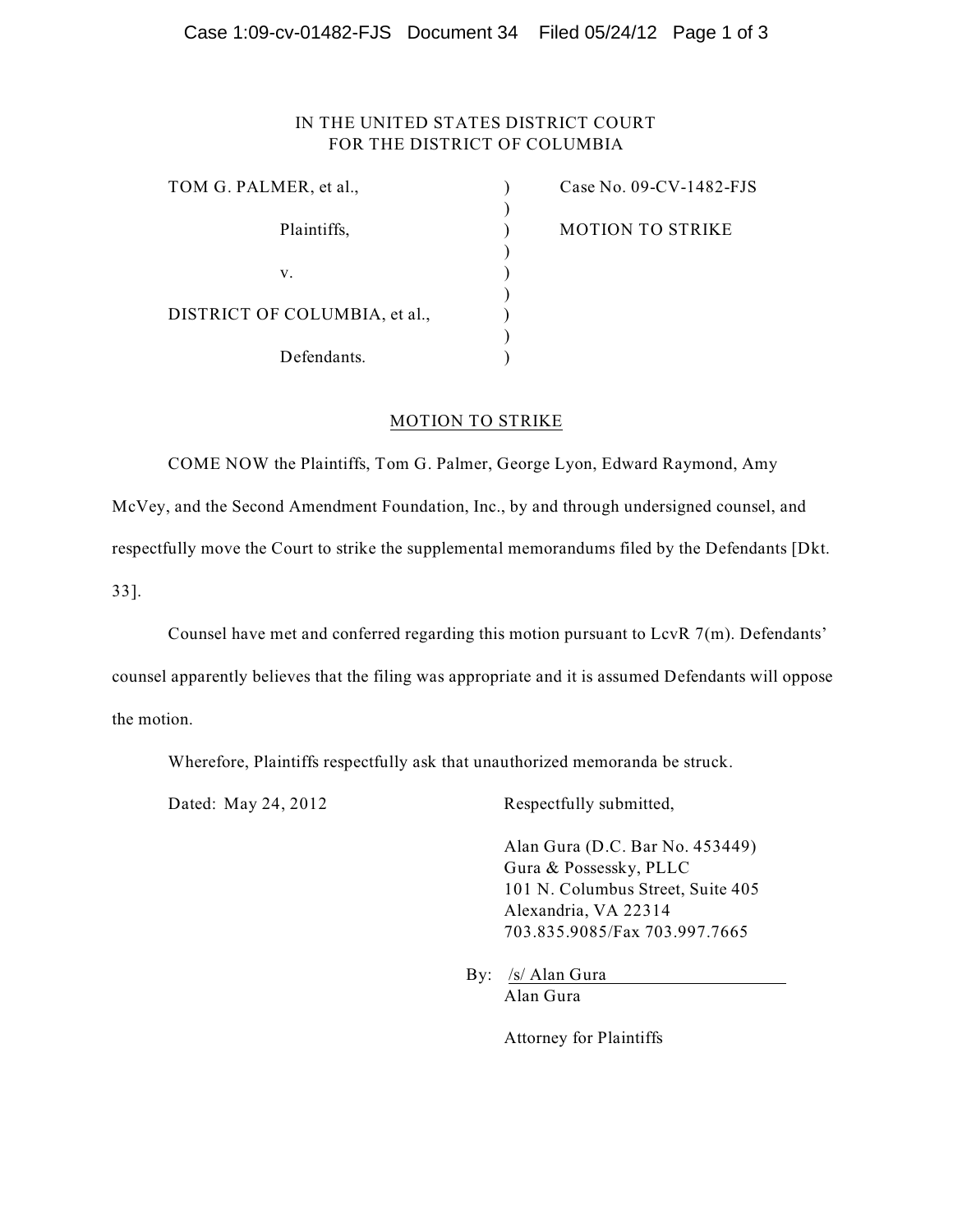### Case 1:09-cv-01482-FJS Document 34 Filed 05/24/12 Page 2 of 3

## MEMORANDUM OF POINTS AND AUTHORITIES IN SUPPORT OF PLAINTIFFS' MOTION TO STRIKE

#### ARGUMENT

Local Rule 7(e) provides:

A memorandum of points and authorities in support of or in opposition to a motion shall not exceed 45 pages and a reply memorandum shall not exceed 25 pages, **without prior approval of the court**. Documents that fail to comply with this provision **shall not be filed** by the Clerk.

(emphasis added).

Notwithstanding Rule 7(e), and the scheduling order, the District today filed three (3) additional briefs, containing one hundred and forty two (142) pages of appellate argument in support of its position—attached to an unauthorized eight page memorandum. The briefs are from the cases *Moore* v. *Madigan*, 7<sup>th</sup> Cir. No. 12-1269 and *Shepard* v. *Madigan*, 7<sup>th</sup> Cir. No. 12-1788, which are set to be heard together on June 8, 2012. Oddly, the District of Columbia did not submit its own amicus brief filed in that case.

Of course, the District did not bother filing the amicus and party briefs on the other side of the cases. Those briefs are provisionally submitted here, in the event that the motion to strike would be denied, or in the event the Court develops an interest in the Seventh Circuit litigation and wants to read pleadings from both sides of the matters.

In accordance with the standard practice, both parties have previously filed short pleadings explaining attached supplemental authority, but this is not the submission of supplemental authority. This is an unauthorized decision to dump four briefs, consisting of one hundred and fifty pages, into the record in disregard of the rules and scheduling order.

Defendants' conduct is prejudicial and abusive. Counsel and parties are entitled to have cases litigated within the rules, and pursuant to notice of a particular schedule.